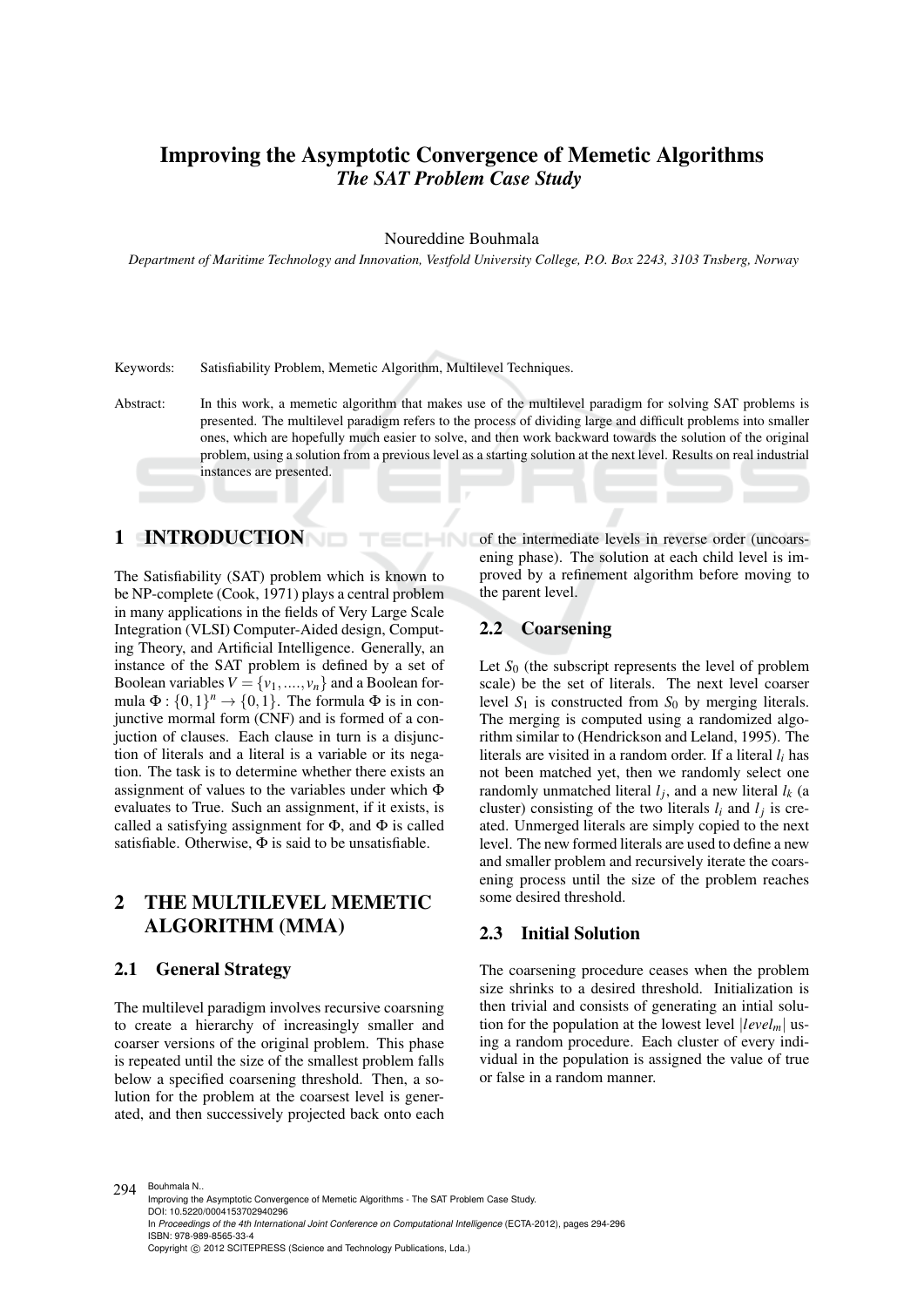## 2.4 Uncoarsening

The uncoarsening phase refers to the inverse process followed during the coarsening phase. Having improved the assignment at the level  $level_{m+1}$ , the assignment must be extended on its parent *levelm*. The extension algorithm is simple; if a given cluster  $C_i$  belonging to an individual in the population at the level *j* is assigned the value of true then the merged pair  $K_l$ and  $K_m$  of clusters that it represents, are also assigned the true value.

#### 2.5 Improvement

The idea of improvement is to use the projected population at  $level_{m+1}$  as the initial population for  $level_m$ for further refinement using a memetic algorithm described in the next section. Even though the population at the  $level_{m+1}$  is at a local minimum, the projected population may not be at a local optimum with respect to *Levelm*. The projected population is already a good solution and contains individuals with high fitness value, MA will converge quicker within a few generation to a better assignment. As soon as the population tends to loose its diversity, premature convergence occurs and all individuals in the population tend to be identtical with almost the same fitness value. During each level, the memetic algorithm is assumed to reach convergence when no further improvement of the best solution has not been made during five consecutive generations.

# 3 EXPERIMENTAL RESULTS

#### 3.1 Test Suite

The performance of the multilevel memetic algorithm (MMA) was tested on a set of large problem instances taken from real industrial problems. All the benchmark instances used in this experiment are satisfiable instances. Due to the randomization nature of the algorithms, each problem instance was run 100 times. Time limit is set to 15 minutes. The tests were carried out on a DELL machine with 800 MHz CPU and 2 GB of memory. The code was written in C and compiled with the GNU C compiler version 4.6. The following parameters have been fixed experimentally and are listed below:

- Crossover probability  $= 0.85$ ;
- Mutation probability  $= 0.1$ ;
- Population size  $= 50$ ;
- Stopping criteria for the coarsening phase: The coarsening stops as soon as the size of the coarsest problem reaches 100 variables (clusters). At this level, MA generates an initial population.
- Convergence during the refinement phase: If there is no observable improvement of the fitness function of the best individual during 10 consecutive generations, MA is assumed to have reached convergence and moves to a higher level.

#### 3.2 Analysis of Results

Table 1 shows the range of all solved clauses (RAC), the mean solved clauses (MSC) and the range of solved clauses (RSC). As can be seen in Table 1 there is no overlap between the observed ranges for MA and MMA. Hence all observed runs of MMA is found to be better (closer to the solution) than the runs of MA. The actual domination of MMA versus MA is strengthened by the fact that a none of the 99% confidence intervals for the mean difference between MMA and MA contains the value 0. Finally, we can see that MMA have better asymptotic convergence (to around 0.39%−0.95% in excess of the solution ) as compared to MA which only achieve around  $(10,05\% - 11,95\%)$ . We noticed that for small problems MA dominates MMA during the start of the search, however as the time increases, MMA has a marginally better asymptotic convergence for small problems compared to MA while the convergence behavior becomes more distinctive for larger problems.

# 4 CONCLUSIONS

A new approach for addressing the satisfiability problem which combines the multilevel paradigm with a simple memetic algorithm have been tested. A set of industrial benchmark instances was used in order to get a comprehensive picture of the new algorithm's performance. The multilevel memetic algorithm clearly outperformed the simple memetic algorithm in all instances. Results also show that the difference in performance between the two algorithms increases for larger problems. The experiments have shown that MLMA works well with a random coarsening scheme combined with a simple memetic algorithm used as a refinement algorithm. The random coarsening provided a good global view of the problem, while the memetic algorithm used during the refinement phase provided a good local view. It can be seen from the results that the multilevel paradigm greatly improves the memetic algorithm and always returns a better solution for the equivalent runtime.